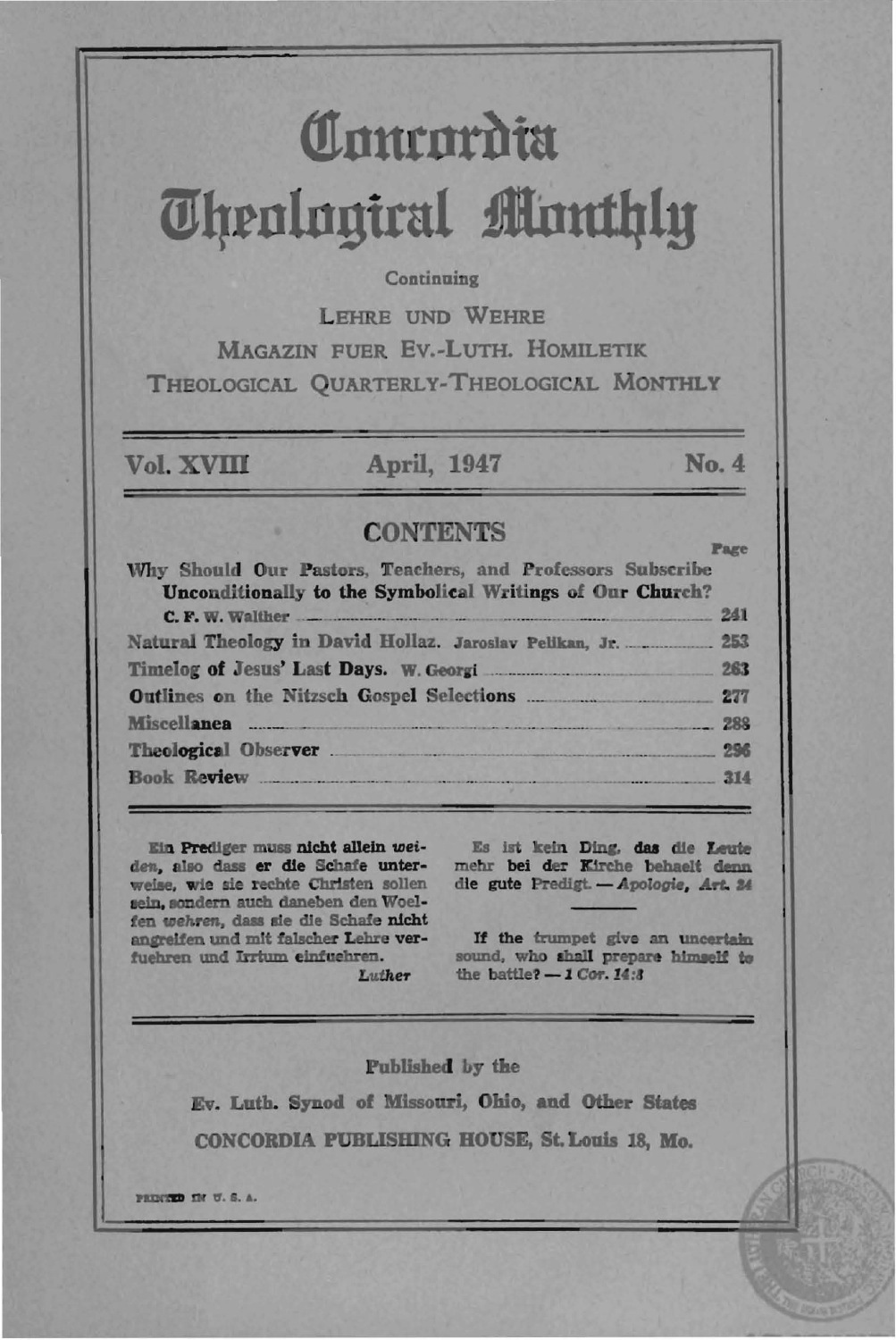undermined, and planted the banner of reason and "common sense" on its ruins. If our Church, which is now [1858] lying in the dust shall rise again and not gradually degenerate into a body which is Lutheran in name only, without any characteristics of the Church of the Reformation, then all the fine words about ecclesiastical propriety, about the re-introduction of ancient rites and ceremonies, all attempts to invest the office of the ministry with special glory and authority, all this will be utterly in vain. The only help for resurrecting our Church lies in a renewed acceptance of its old orthodox confessions and in a renewed unconditional subscription to its Symbols. \*

## Natural Theology in David Hollaz

•**••** 

#### By JAROSLAV PELIKAN, Jr.

Christianity is a religion of supernatural revelation: to this "give all the Prophets witness." It is an assertion of the fact that the true meaning of God lies beyond the ken of the unaided human mind. Indeed, the Christian faith is so bold as to assert that "he that loveth  $not$  - and only a Christian is capable of  $\dot{\alpha}$   $\gamma$  $\dot{\alpha}$ m, true love — knoweth not God, for God is Love" (1 John 4: 8).

As a result it may seem incongruous for Christian thinkers, dealing as they do with supernatural revelation, to concern themselves with natural reason. And yet that is what they have always done. In fact, the past century in the history of Protestant theology has seen a heightening of the concern with "natural theology." Ever since Immanuel Kant proved to his own satisfaction and to that of many others that "all attempts to establish a theology by the aid of speculation alone are fruitless, that the principles of reason as applied to nature do not conduct to any theological truths, and, consequently, that a rational theology can have no ex-

<sup>\*</sup> That our Synod in its Centennial year still holds high the banner of God's Word and Luther's doctrine pure is due to Walther's indefatigable efforts in the classroom, at pastoral conferences and synodical conventions, and through the printed word to exalt the priceless treasure contained in our Symbolical Books. One way in which we, the heirs of God's grace, can show our gratitude is a renewed study of the Book of Concord. EDITORIAL COMMITTEE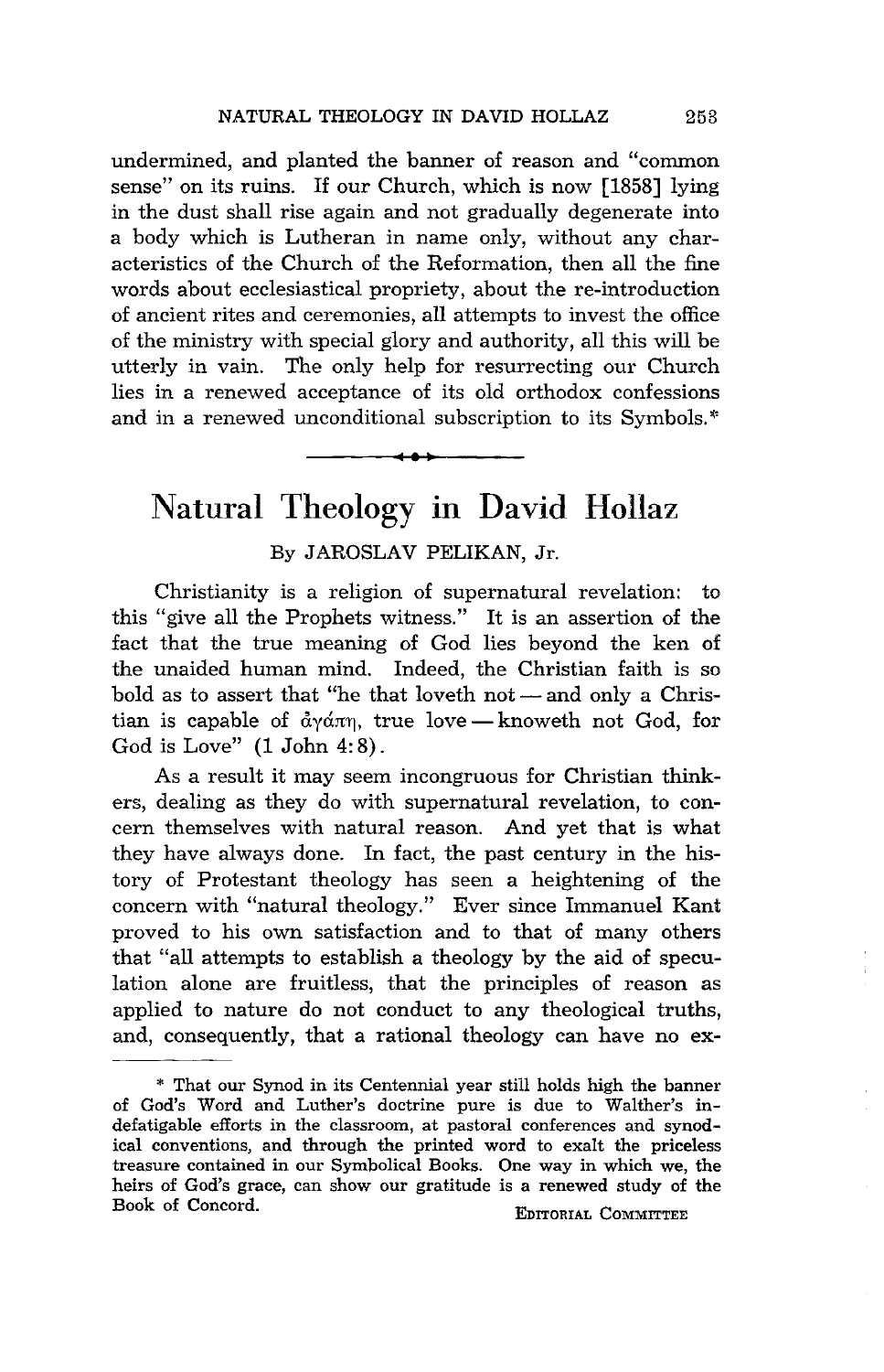istence," 1 Christian theologians and semi-Christian philosophers have debated the possibility of a natural or rational theology.

An attempt by Emil Brunner of Zürich to settle that debate has recently been translated into English and published in America.2 In this latest stage on the controversy with Karl Barth on natural theology and natural Law,<sup>3</sup> Brunner's book seeks to present a Christian view of the relation between revelation and reason – the reversal of the traditional order is significant - in arriving at transcendent truth. And while his attempt is certainly subject to serious qualifications (which would be the subject of a review, but lie beyond the scope of this essay), Brunner does show that the question is by no means an academic one. To become aware of its relevance, one need but remind himself of the fact that it has engaged the attention not only of the Reformed theologians Barth and Brunner, but of Blaise Pascal, the quasi-Catholic philosopher,<sup>4</sup> of Christian Ernst Luthardt, the celebrated Lutheran theologian of the nineteenth century,<sup>5</sup> of Charles Hartshorne, a prominent American disciple of Alfred North Whitehead,<sup>6</sup> and of the thoroughly unclassifiable Soren Kierkegaard<sup>7</sup> — to name only a few.

In addressing himself to the questions of natural theology, David Friedrich Hollaz was in a tradition of almost two centuries of Lutheran dogmatic history. His *Examen Theologiae*  Acroamaticae, which first appeared in 1707,<sup>8</sup> has been called

<sup>1</sup> Immanuel Kant, *Critique of Pure Reason,* translated by J. M. D. Miklejohn (New York, 1901), p. 473; refutation of the proofs for the existence of God, pp. 438-76.

<sup>2</sup> Emil Brunner, *Revelation and Reason* (Philadelphia, 1946).

<sup>3</sup> Cf. *ibid.,* pp.77-80, and Index sub "Barth."

<sup>4</sup> Blaise Pascal, *Pensees,* Modern Library Edition (New York, 1941), Par. 252, p.89; Par. 542, p.172; and *passim.* 

<sup>5</sup> C. E. Luthardt, *Apologetische Vortriige iiber die Grundwahr-heiten des Christentums* (12-14th ed.; Leipzig, 1897), pp.20-57.

<sup>6</sup> Prof. Hartshorne's *Man's Vision of God and the* Logic *of Theism*  (Chicago, 1941) is an attempt to restate the ontological argument in terms of Whitehead's philosophy.

<sup>7</sup> Among other places, see his *Concluding Unscientific Postscript,*  translated by David F. Swenson and edited by Walter Lowrie (Princeton, 1941), p. 485 on "the disparaging air with which one would prove God's existence."

<sup>8</sup> I have used the edition of Rostock and Leipzig, 1722, edited by Hollaz' son, with Krakevitz' preface; all references in the text of this study are to this edition of the *Examen.*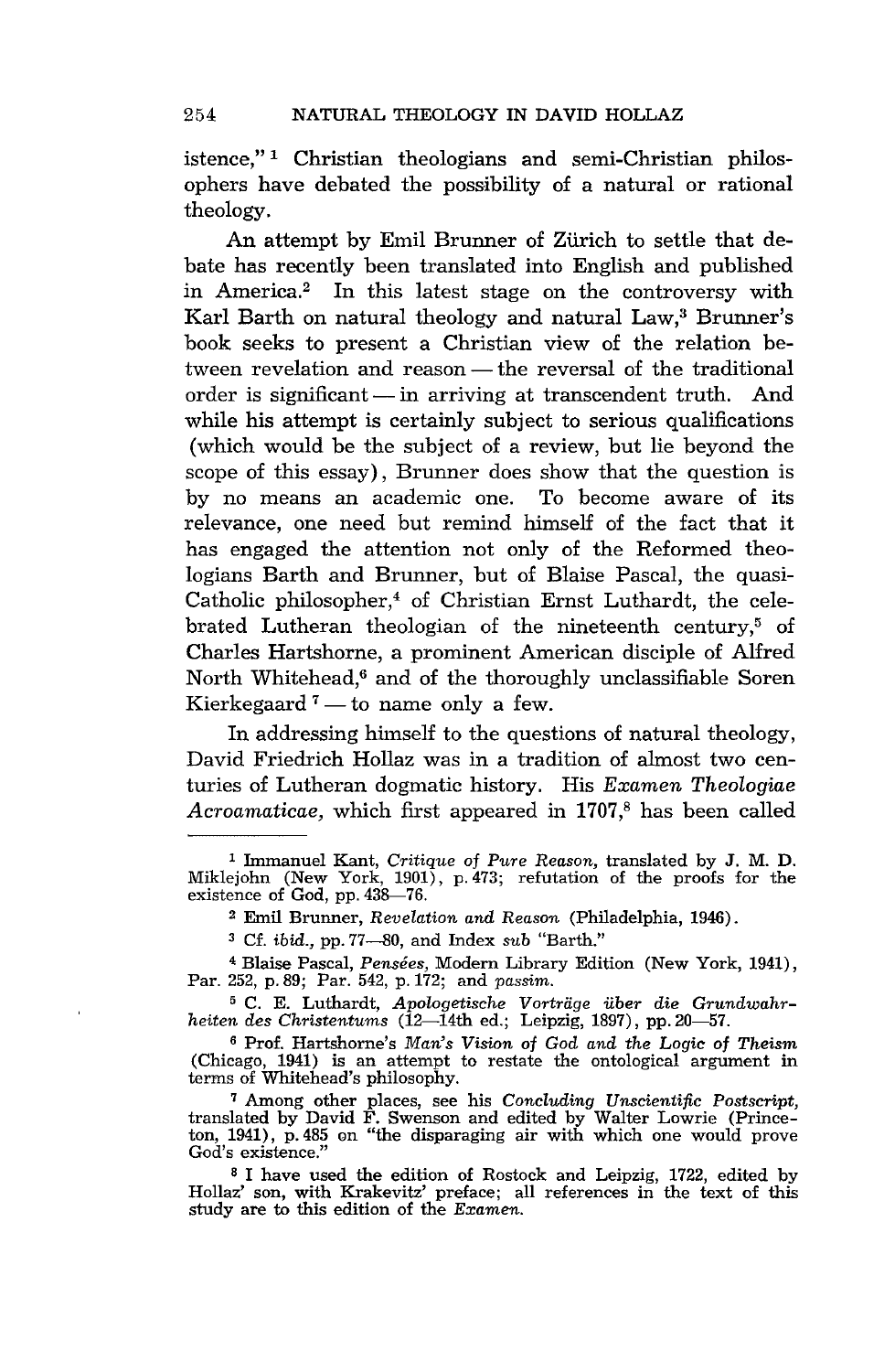the "last of the great textbooks of Lutheran orthodoxy." 9 A comparison of the dates of his life (1648-1713) with those of Philipp Jakob Spener (1635-1705) shows HolIaz' unique position in the history of Lutheran systematic theology. His place in that history may be indicated by the ratio - Hollaz' *Examen* : Calov's *Systema::* Bengel's *Gnomon:* Calov's *Biblia Illustrata.* And although the significance of natural theology for the beginnings and the fruition of Lutheran dogmatics has been ably presented by the twenty-six-year old Tröltsch.<sup>10</sup> a thorough treatment of its place in the whole development, $11$ and especially in the period from Gerhard to Pietism, has not yet appeared.<sup>12</sup> Such a study would perhaps be useful for an understanding of Kant, as well as of Pietism and of our own Lutheran forebears.

I

What right has a Biblical theologian to discuss the problematics of natural theology? This question, to which Tröltsch makes passing reference on pp. 28-35 of his aforementioned monograph without coming to grips with it anywhere directly, is the first to claim our attention.

One of the moments in Hollaz' theology which seems to have influenced his answer to this question is his view of the perspicuity of Scripture. Revelation in the stricter sense means "a manifestation of matters which are secret and which

*<sup>9</sup> The Concordia Cyclopedia,* p. 334. Ivar Holm believes that a study of Hollaz may help much toward an understanding of the development of Lutheran orthodoxy: *Dogmhistoriska Studier till Hollazius,* I, Trost-<br>*ankarna i rättfärdiggörrelseläran (*Lund, 1907), 6—9. As far as I have been able to determine, Holm's work, with its strong soteriological em- phasis, has never been completed.

<sup>&</sup>lt;sup>10</sup> Ernst Tröltsch, Vernunft und Offenbarung bei Johann Gerhard *und Melanchthon* (Gottingen, 1891).

<sup>11</sup> Werner Elert has a brief but excellent summary in his *Morpho*logie des Luthertums, I, (Munich, 1931), 44-52. Hans Emil Weber, *Re*formation, Orthodoxie und Rationalismus, I, Von der Reformation zur Orthodoxie (Gütersloh, 1937), 174—77, presents an interesting critique of Tröltsch's interpretation of Melanchthon; Volume II would have treated Gerhard, where, it seems to me, Troltsch's thesis is even more vulnerable.

<sup>12</sup> This essay is the first fruit of a study which hopes to treat, among others, Calov's *Theologia naturalis* et *revelata* (1646); Musaeus' De US1~ *principiorum rationis* et *philosophiae in controversiis theologicis*  (1665); the same author's *Luminis naturae insufjicientia;* Hundeshagen's *Theologia naturalis* (1671); and Hebenstreit's *Theologia naturalis Arminianis imprimis opposita* (1696). All these and many more are available in the Pritzlaff Memorial Library in St. Louis.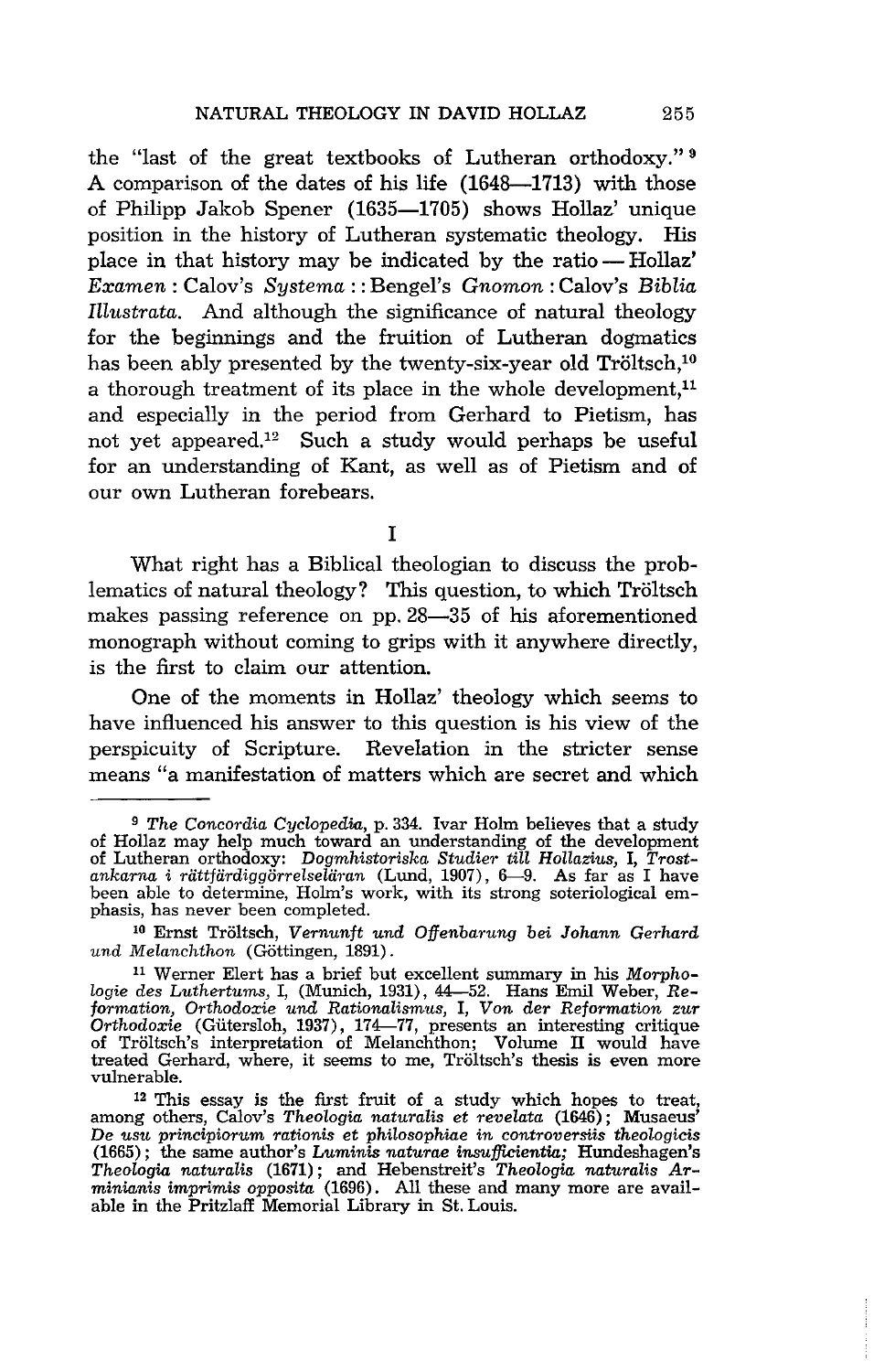are hidden under a sort of veil"  $(I, 67)$ ; "for by the force of the origin of the word, 'to reveal,'  $\frac{\partial}{\partial x}$   $\frac{\partial}{\partial y}$   $\frac{\partial}{\partial x}$  is to uncover and manifest things which are secret and which are hidden under a sort of veil" (I, 93). On the basis of 1 Cor. 4: 6; Heb. 1: 1, and similar passages, he concludes that "after the completion of the canon of Scripture there is no new and immediate revelation," that the Bible is "a suitable and adequate principle of saving knowledge ... also for the present state of the Church" (1,70).

This conception of revelation, which bears verbal affinity to Luther's controversy with the enthusiasts, had nevertheless undergone considerable revision by Hollaz' day, principally through the controversy with Rathmann,13 Thus the clarity of Scriptural doctrine necessary for salvation, defended by Luther against Erasmus in  $1525$ ,<sup>14</sup> was now formulated in the words: "Scripture is said to be clear not with respect to things, but with respect to words, for unseen things can be expressed in clear and perspicuous words" (I, 167) .

If Scripture is completely clear, and if this is a clarity with respect to words, could not anyone at all, Christian or not, determine the meaning of the Bible by a simple historical interpretation? This question was bothering Lutheran theologians in Hollaz' time.<sup>15</sup> For him, a theologian, in the broader sense, was "one who properly *[rite]* performs the task of a theologian, explaining, confirming, and defending theological truths, even though he lacks a sincere holiness of will," whether he had never been a Christian or had fallen away (I, 14). Consequently, "a tractable unregenerate man, prepared by the illuminating grace of the Holy Spirit, can attain to an external and literal knowledge of Sacred Scripture" (1,174), though he might never be converted; for to

 $13$  On the meaning of the controversy with the enthusiasts, cf. the brilliant essay by Karl Holl, "Luther und die Schwarmer," *Gesammelte Aufsiitze,* I, *Luther* (6th ed.; Tiibingen, 1932), 425 ft. On Rathmann and the entire seventeenth century development, cf. R. H. Griitzmacher, *Wort 11,00 Geist. Eine Untersuchung zum Gnadenmittel des Wortes* (Leipzig, 1901), and the revision of Griitzmacher's views in Otto Ritschl, *Dogmengeschichte des Protestantismus,* IV (Gottingen, 1927), 157-72.

<sup>14 &</sup>quot;De servo arbitrio," St. Louis Edition, XYIII, 1680-84.

<sup>&</sup>lt;sup>15</sup> Cf. J. G. Walch, *Historische und Theologische Einleitung in die Religions-Streitigkeiten der Evangelisch-Lutherischen Kirche* (Jena, 17-), II, 76-91, 537-42; V, 159-62.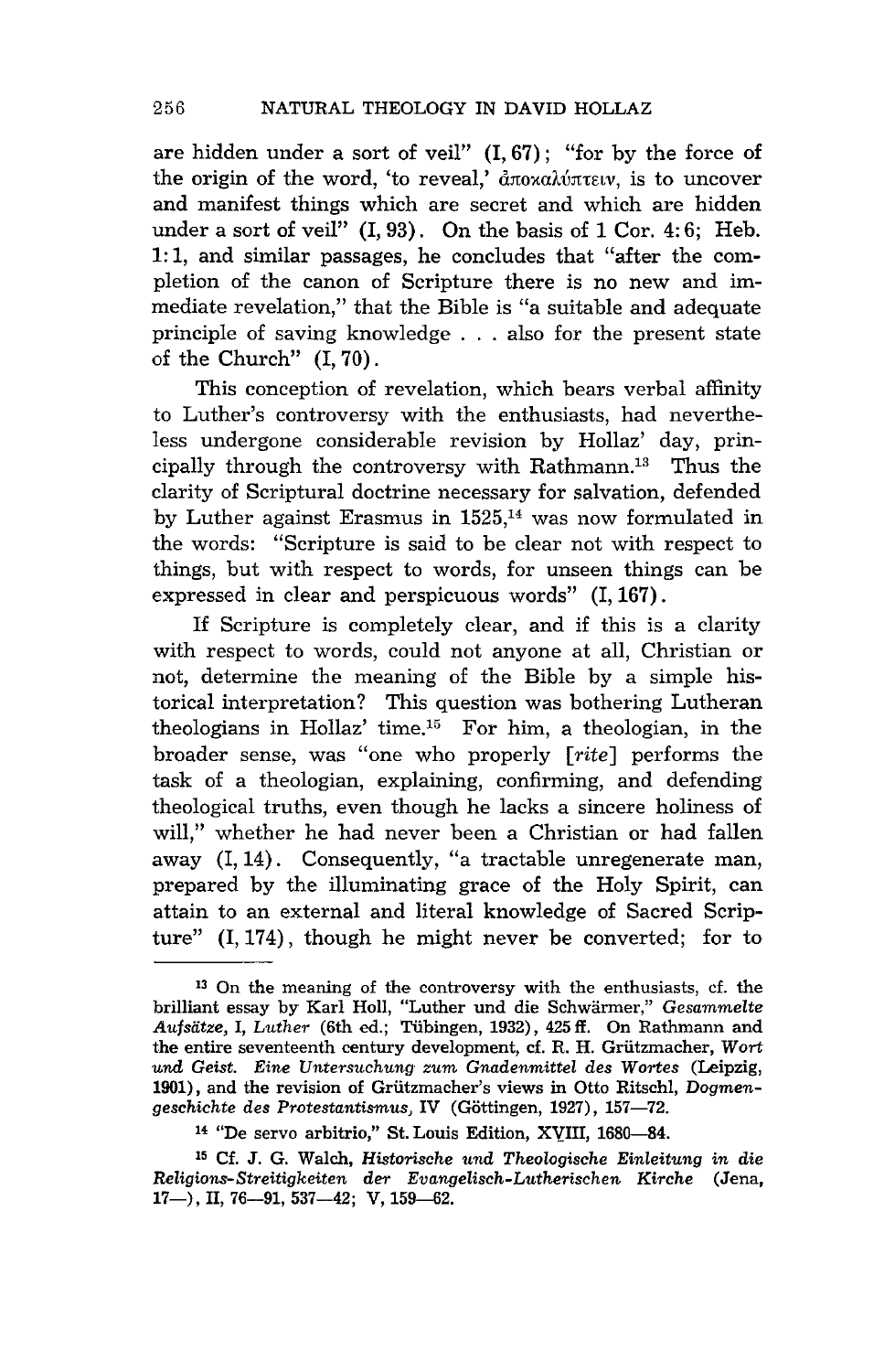the perspicuity of Scripture must be added its efficacy  $(1, 203)$ .<sup>16</sup>

On the one hand, then, Hollaz dealt with the problem of a non-Christian's use of the Christian writings. We gain further insight when we observe how he dealt with the problem of a Christian's use of non-Christian writings. This had shaped the views of natural theology during most of the orthodox period 17 and was receiving much attention at the beginning of the eighteenth century.1S

Reason, unaided, cannot attain to the knowledge of the Gospel. But there is a distinction "between reason left to itself and reason illumined by the light of the divine Word. The mysteries of the faith exceed the grasp of reason left to itself; illumined reason, however, receives them as instrument and subject, though it is not the judge or norm of the articles of faith" (II, 662). Paul's use of logic in 1 Cor. 15: 13 ff. shows that "logical process does not produce *fides humana,19*  which is uncertain and inconstant, but a firm and certain assent" (I, 127) . This set of facts makes it permissible for the Christian theologian to employ both the "organic principles, which have to do with the instrumental disciplines, grammar, rhetoric, and logic," and the "philosophical principles." Indeed, "without the use of reason we can neither perceive, confirm, nor defend theological dogmas against the attacks of the opponents." He does admit, however, that it is not necessary "always and everywhere to turn a theological demonstration into a categorically and fully expressed syllogism"; for this form of expression, if used too much, tends to become "almost tedious" (I, 75-77).

<sup>19</sup> On *fides humana*, which became almost a technical term in Lutheran dogmatics, see John Theodore Mueller, *Christian Dogmatics*  (St. Louis, 1934), p.70.

<sup>16</sup> See the brief note on Hollaz and the "theologia irregenitorum" in Franz Pieper, *Christliche Dogmatik,* I (St. Louis, 1924), 175-76, Note 584.

<sup>17</sup> Cf. Troltsch, *op.* cit., pp.8-14, 41-54, 70-86, 173-90; there is much material in Peter Petersen, *Geschichte der aristotelischen Philo*sophie in protestantischem Deutschland (Leipzig, 1921), and in the same scholar's study, "Aristotelisches in der Theologie Melanchthons," Zeit-<br>schrift für Philosophie und philosophische Kritik, CLXIV (1917), 149—58. But I have received most stimulation from a thorough treatment of these trends in Reformed theology: Paul Althaus, *Die Prinzipien der deut-schen reformierten Dogmatik im Zeitalter der aristotelischen Scholastik*  (Leipzig, 1914).

<sup>18</sup> An example in Walch, *op. cit.,* V, 162-65.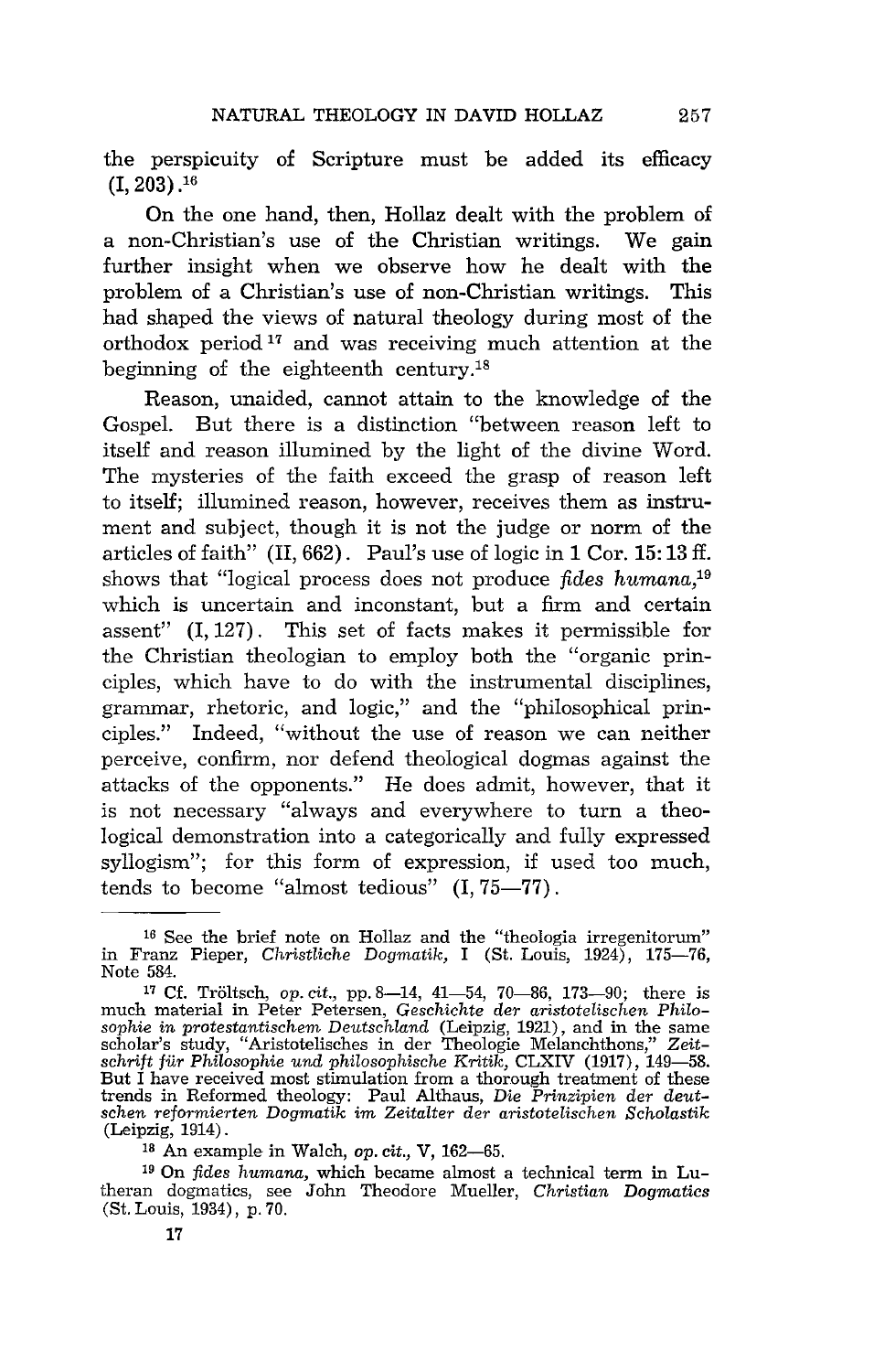Hollaz could justify his interest in natural theology from the "theology of the unregenerate" as well as from the formal or organic use of the principles laid down by pagan philosophers. But did not the depravity of man forbid his having any knowledge of God? The problematics of this issue had forced Flacius into a denial of the *notitia Dei innata*.<sup>20</sup>

This does not seem to have bothered Hollaz at all. His references to Flacius (1,504,513 ff.) refute his errors on the image of God, treating him quite sympathetically; but there is apparently no mention of Flacius' denial of natural knowledge. For Hollaz there was no conflict between the depravity of man and the natural knowledge of God, first of all, it seems, because of his view of the Fall.<sup>21</sup>

"Durch Adams Fall ist ganz verderbt menschlich Natur und Wesen" - these words of the great Lazarus Spengler were known to Hollaz (1,574). But the latter worked out his view of the Fall in greater detail. For example, he felt that "Eve sinned first, being not more simple of intellect, but more inclined with respect to will" (I, 551); and again that "it is false to say that Adam was not deceived by Eve's persuasion, but blinded by her love" (I, 555) . To this view of the Fall must be added his view of its effect, namely, that "the remnants of the divine image are natural" (I, 519), a statement that he proves by elaborate demonstration (1,528 ff.).

If there are remnants in the intellectual or rational sphere of life, even the sinner must be a rational creature, since "only a rational creature can receive the divine law" (I, 540) . Hollaz points out that the divine image did not consist chiefly in dominion over the creatures (I, 518), and that it was "not to brutes, but to men who used their sound reason that God revealed the wisdom of eternal salvation in His Word" (I, 76). Man's body "in itself seems a brute thing, hardly capable of sin" (I, 159), while "the beasts, unreceptive to either divine law or holiness, are *expertes* of sin" (1,541).

Because original sin "formally consists in the lack of the

<sup>20</sup> See the summary and interpretation in Wilhelm Preger, *Matthias Flacius nIyricus und seine Zeit,* II (Erlangen, 1861), 212-14; for an interesting side light on Luther's coming to grips with the problem in connection with the timelessness of God, cf. Johann Haar, *Initium Crea-turae Dei* (Giitersloh, 1939), pp.22-27.

<sup>21</sup> On Hollaz' doctrine of sin in connection with his doctrine of the Atonement, see Holm, op. cit., pp. 28-30.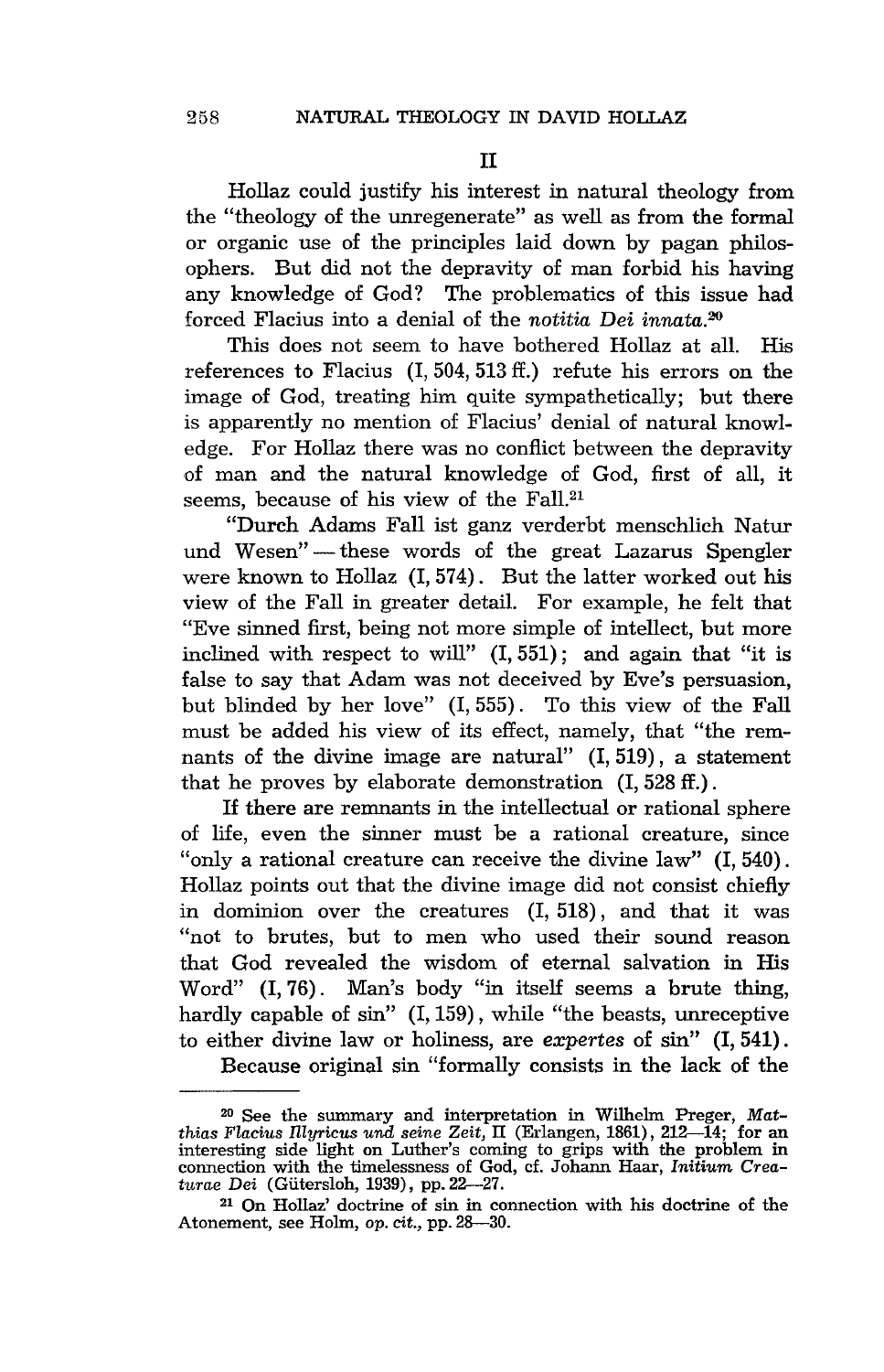original righteousness which should be in a man" (I, 569) , there are certain "insights which are today innate in the minds of men; these are remnants of the lost divine image, testifying of the pristine wisdom much as ruins testify of a splendid collapsed house" (I, 512) . These are the *articuli mixti,* "the parts of Christian doctrine about those divine things which are partly known from the light of nature as well as being believed from the supernatural light of divine revelation"  $(I, 48)$ . And this in spite of the fact that  $1$  Cor. 2: 14 means "by original sin darkness was put over the human intellect so that unless it is divinely illumined, it can neither comprehend purely spiritual matters nor correctly transmit them to the will, which is in itself a blind *potentia"* (1,575).

Most prominent among these *articuli mixti* is the existence of God: as Luther said, God's "quod est" and "quid est." On the basis of Rom. 1: 19, Luther emphasized that man can know "quod est Deus," but not "quid est Deus." Refuting the theory that "nihil est in intellectu, quin prius fuerit in sensu," Hollaz maintained that "after the Fall there have remained remnants of the divine image which are not dependent upon the senses" (I, 214) . This is part of Hollaz' long treatment of the natural knowledge of God (I, 208-46), in which he maintains a position almost identical with that of Gerhard, except for his refutation of the inner light (220-31) . His view is well summarized thus: "The natural knowledge of God is that by which a man partially recognizes the existence, essence, attributes, and actions of God from principles known by nature; it is divided into the innate and the acquired. The innate natural knowledge of God is the perfection with which a man is born, similar to a *habitus;* with its assistance the human intellect understands the truth of evident propositions about God without pondering them, having grasped their results, and grants them undoubting assent. The acquired natural knowledge of God is that which is gained through pondering, on the basis of the testimony of others, as well as of an observation of creation"  $(1, 209)$ .<sup>22</sup>

<sup>22</sup> There is a great need for an extensive discussion of the psychological terminology of orthodox Lutheranism and Calvinism. Scattered references in Petersen's Geschichte, referred to in note 17, do not suffice to explain the use of words like "intellectus," "voluntas," "habitus," "per--<br>cipere," "apprehendere," "assentire," etc. I have rendered "intellectus,"<br>for instance, with "intellect," knowing that the words connote two dif ferent things.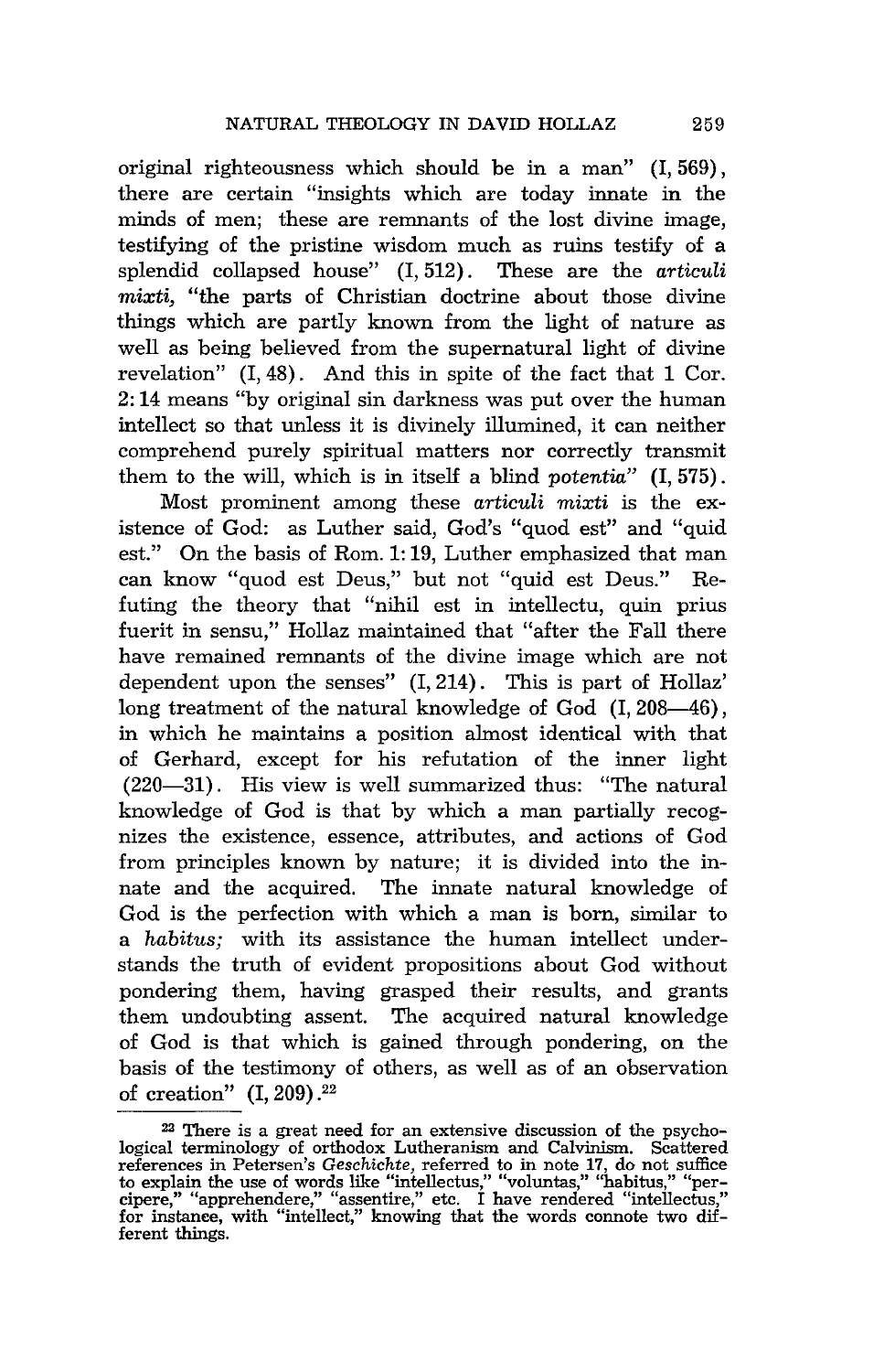We have seen that Hollaz found a place for philosophy in his system; it was "a sort of culture for the soul, liberating it from its inborn boorishness and preparing it to grasp subtler matters and to defend true doctrines against the attacks of the adversaries" (1,30). Therefore the Trinity can neither be proved nor disproved by reason, though "without reason as the receiving subject and comprehending organ we cannot understand the mystery of the Trinity" (I, 375) . The adversaries attack the doctrine of the Trinity with the philosophical axiom: "Quot sunt personae, tot sunt essentiae" (1,78); but what they fail to see is that "philosophy neither opposes nor contradicts revealed theology," since "philosophy is the science of truth, and as the true does not contradict the true, so philosophical truth does not oppose the theological." 23 All that philosophy teaches is that "quot sunt personae *finitae,* tot sunt essentiae" (I, 31; italics my own).

But why, then, are there atheists in the world? The heathen who did not know God in Christ were in a sense atheists  $-$  "not speculatively, but practically" (I, 216, where, interestingly enough, he refers to the "Brasiliani in novo orbe"); for the natural knowledge of God cannot be eradicated. 24 Anyone who would deny the existence of God would do so because he does not want to believe that "there exists a God who is the omnipresent, omniscient, and most just Punisher of trespasses" (1,66). On the basis of John 5: 23; 1 John 2: 23, and the Athanasian Creed, Hollaz concludes that "he who does not honor the Triune God is an atheist" (I, 379) .

It is one thing to know that God exists, quite another that He exists for me; and though Hollaz did not know the distinction in terminology between the ontological and the existential knowledge of God, he did recognize that the unregenerate "cannot understand the way a sinner is reconciled with a God offended by sin from the principles of reason" (1,129). Nevertheless, "God willed that after the

<sup>&</sup>lt;sup>23</sup> On the "oneness of truth" cf. Brunner, op. cit., pp. 362-74 and passim; also Karl Heim's "Zur Geschichte des Satzes von der doppelten Wahrheit," referred to *ibid.*, pp. 204-05, and reprinted in Heim's collected essays.

<sup>24</sup> Commenting on this passage, Prof. Pieper states that "wir werden Hollaz recht geben miissen," op. cit., I, 447, Note 1,203.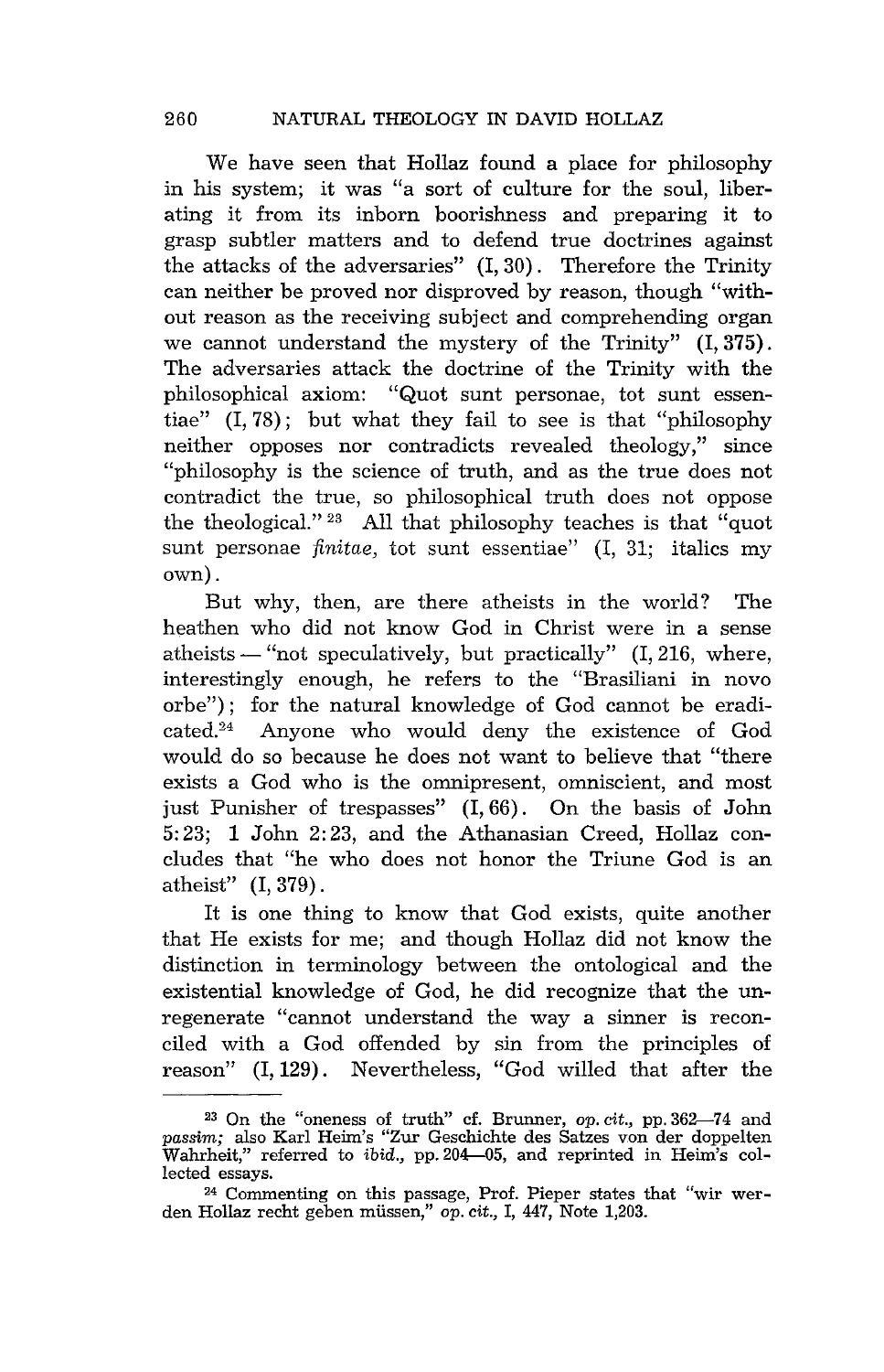Fall there should exist in the human intellect some common and practical concepts . . . so that all men might from them acknowledge, worship, and praise God for His . . . benefactions to all creatures" (II, 460). Suffice it to say that to other men, like Tennyson in Canto LVI of *In Memoriam,*  the face of nature has looked different.

In common with the tradition in which he stood, Hollaz felt that a *regressus infinitus* was inconceivable, that therefore "creation out of nothing . . . is to be known from the light of nature" (I, 388-89, where, for some reason, he omits the usual Is. 40: 26). Another problem which Hollaz takes up in the same connection is interesting because it had been treated extensively by the medieval doctors: 25 the eternity of the world, an eternal question to Christian Aristotelians. Two pages of close reasoning bring Hollaz to the conclusion that "the created world is in time not pre-existentially, but co-existentially" (I, 391-93). The same human reason which, unaided, could determine that there was a God who had created the world could also say: "He who could establish the heavens, the earth, and all that is in them out of nothing can also create again and reunite with their souls the bodies of men, dead and turned to ashes" (II, 721). Just in passing, he attacks Copernicanism by referring to the immeasurability of the movements of the heavenly bodies  $(I, 403-04)$ .

Ever since Paul, Christian thinkers have closely linked the natural knowledge of God with the natural knowledge of the Law. In post-Apostolic times the influence of Stoicism made for the expansion of this concept; but, like Paul, most Christians used it to prove the universality of sin.

"Sin is an aberration from the divine  $law$ "  $(I. 531)$  this was simple enough, and it had 1 John 3: 4 behind it. But how does sin come about? It happens because "in choosing one object in preference to another the will often does not follow the ultimate judgment of practical reason, but neglects it, especially if it is torn in the opposite direction by emotions" (I, 623; cf. I, 551 on Eve, quoted above). Again,

<sup>25</sup> So, for a classic instance, St. Thomas Aquinas in the *Summa Theologica,* Q.46. *The Basic Writings* of *Saint Thomas Aquinas* (New York, 1945), I, 447-57. Cf. the comments by Richard McKeon, "Aristotelianism in Western Christianity" in *Environmental Factors in Christian History* (Chicago, 1939), p. 220 fT.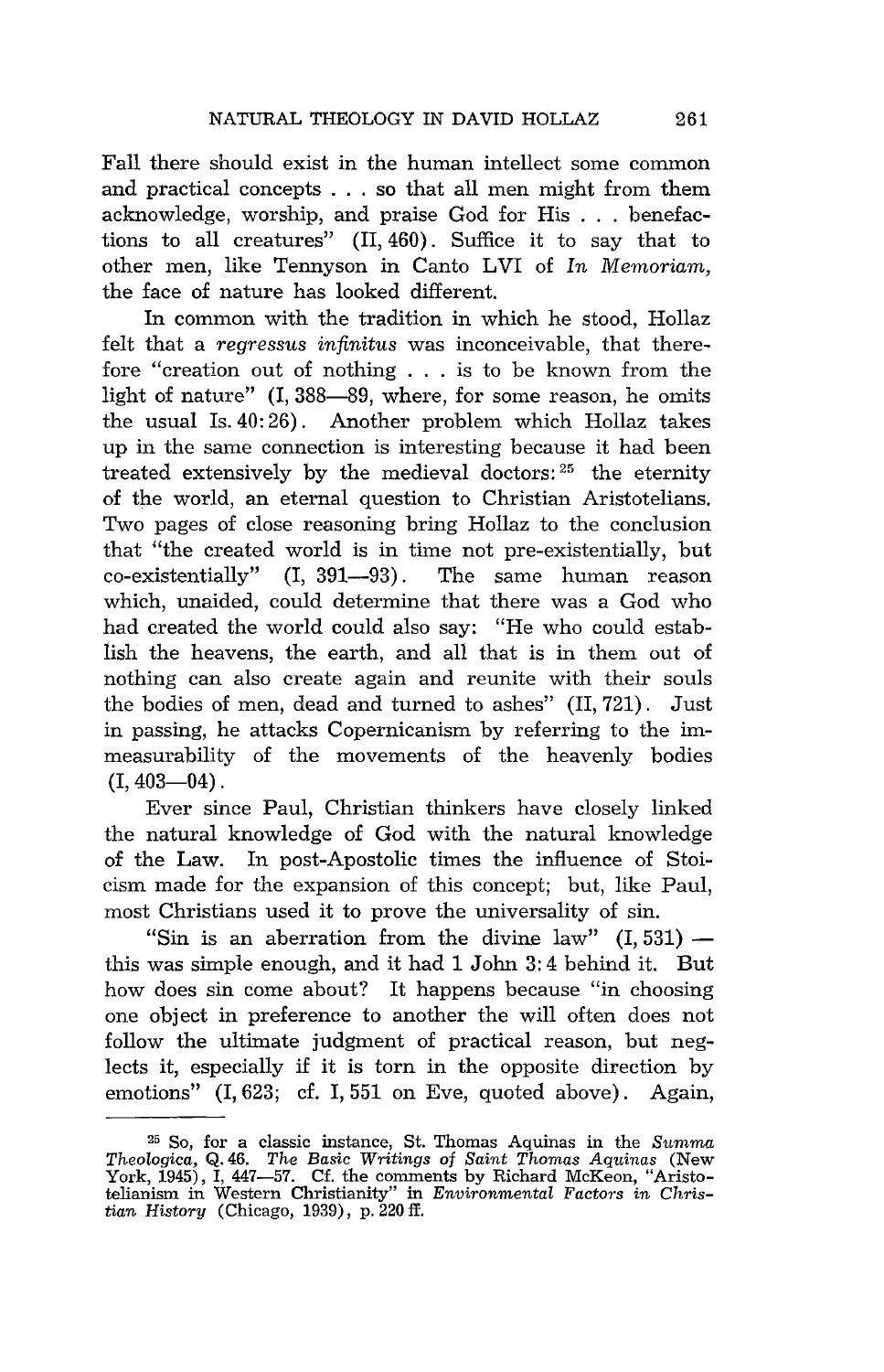"the natural law commands those things which are in themselves honest and forbids those things which are in themselves immoral. Those things which are in themselves immoral are unbefitting a rational creature" (I, 542) . Among the "things which are in themselves honest" and commanded by the natural Law are "certain things concerning the worship of God and the love of the neighbor. . .. The manner of this worship, however, cannot be known in this state of sin" (1,219).

Hollaz' separate discussion of the natural Law is conventional but brief. One statement bears quoting: The natural Law "cannot be changed by God Himself; for God can do nothing against His own justice, of which the law of nature is an express and infallible image" (II, 461) ! What, then, is the relation between the revealed Law and the natural Law? In addition to the usual discussion of the relation between Law and Gospel  $(II, 502-06)$ , there is an interesting passage which claims that "from the beginning of the world to the flood, then from Noah to Moses, God declared the natural Law to the patriarchs. . .. The law of Sinai is a sort of epitome of the natural Law" (I, 542) .

Hollaz stands at the close of the classic period of orthodox Lutheran dogmatics. His approach to these two problems $$ the clarity of the Biblical revelation and the capacity of human  $reason - is all the more significant for that reason. For$ despite variations and occasional extravagances, the theologians of that period held fast to the clarity of the Biblical revelation because it was the revelation of the Gospel of Jesus Christ, and maintained that men's reason has a certain capacity because thereby "they are without excuse"  $(Rom 1:20)$ : man is a sinner because he is capable of knowing God and still rejects Him.

But during Hollaz' lifetime forces were being set in motion which eventually beclouded that insight. Opposing the tendency of classical orthodoxy to identify the *believing* man with the *thinking* man, Pietism came to identify the believing man with the *feeling* man. Inevitably the rational criteria set up by orthodoxy became suspect, with the result that Pietism posited the theory that the Biblical revelation is clear in terms not of the intellect, but of the emotions.

Even more dissatisfied with orthodoxy, but unable to